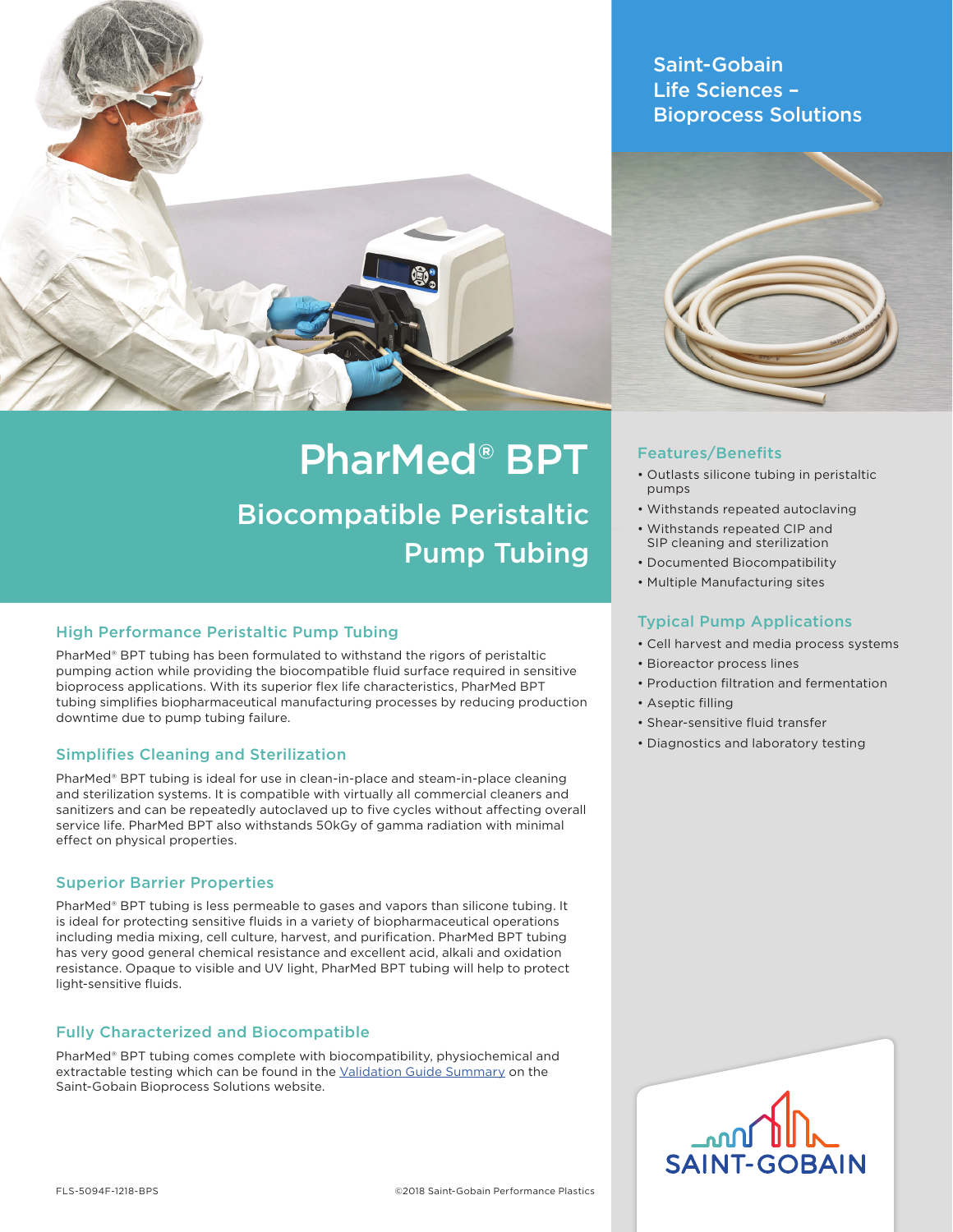#### Comparative Peristaltic Pump Tubing Life

The table below depicts hours until tubing rupture of 1/4" (6.4mm) ID x 3/8" (9.5mm) OD tubing. In each case, a 3-roller pump head was utilized operating at 600 rpm at room temperature 73°F (23°C).



The performance of tubing in peristaltic pumping applications is affected by the conditions of use and equipment utilized, along with size and wall thickness of the tubing tested. The data above is presented for information only and should not be utilized for specification purposes.

#### Permeability Coefficient Comparison

Permeability = Coefficient

amount of gas (cm<sup>3</sup>) x tubing wall thickness (cm) surface area of tubing ID (cm<sup>2</sup>) x time (sec) x pressure

drop across tubing wall (cm Hg)



### Typical Physical Properties of PharMed® BPT Tubing

| Property                                     | <b>ASTM Method</b> | Value or Rating |  |  |
|----------------------------------------------|--------------------|-----------------|--|--|
| Appearance                                   |                    | Opaque Cream    |  |  |
| Durometer Hardness Shore A, 15 Sec           | D <sub>2240</sub>  | 64              |  |  |
| Maximum Service Temperature, °F (°C)         |                    | 275 (135)       |  |  |
| Low Temperature Embrittlement, °F (°C)       | D746               | $-75$ ( $-59$ ) |  |  |
| Water Absorption, % 24 hrs. @ $23^{\circ}$ C | D570               | 0.30            |  |  |

Unless otherwise noted, all tests were conducted at room temperature (73°F). Values shown were determined on 0.075" thick extruded strip or 0.075" thick molded ASTM plaques or molded ASTM durometer buttons.

### Sterilization Methods

| Autoclavable         | 30 min at $121^{\circ}$ C |  |  |  |
|----------------------|---------------------------|--|--|--|
| Gas (Ethylene Oxide) | Yes                       |  |  |  |
| Gamma                | 50kGv                     |  |  |  |